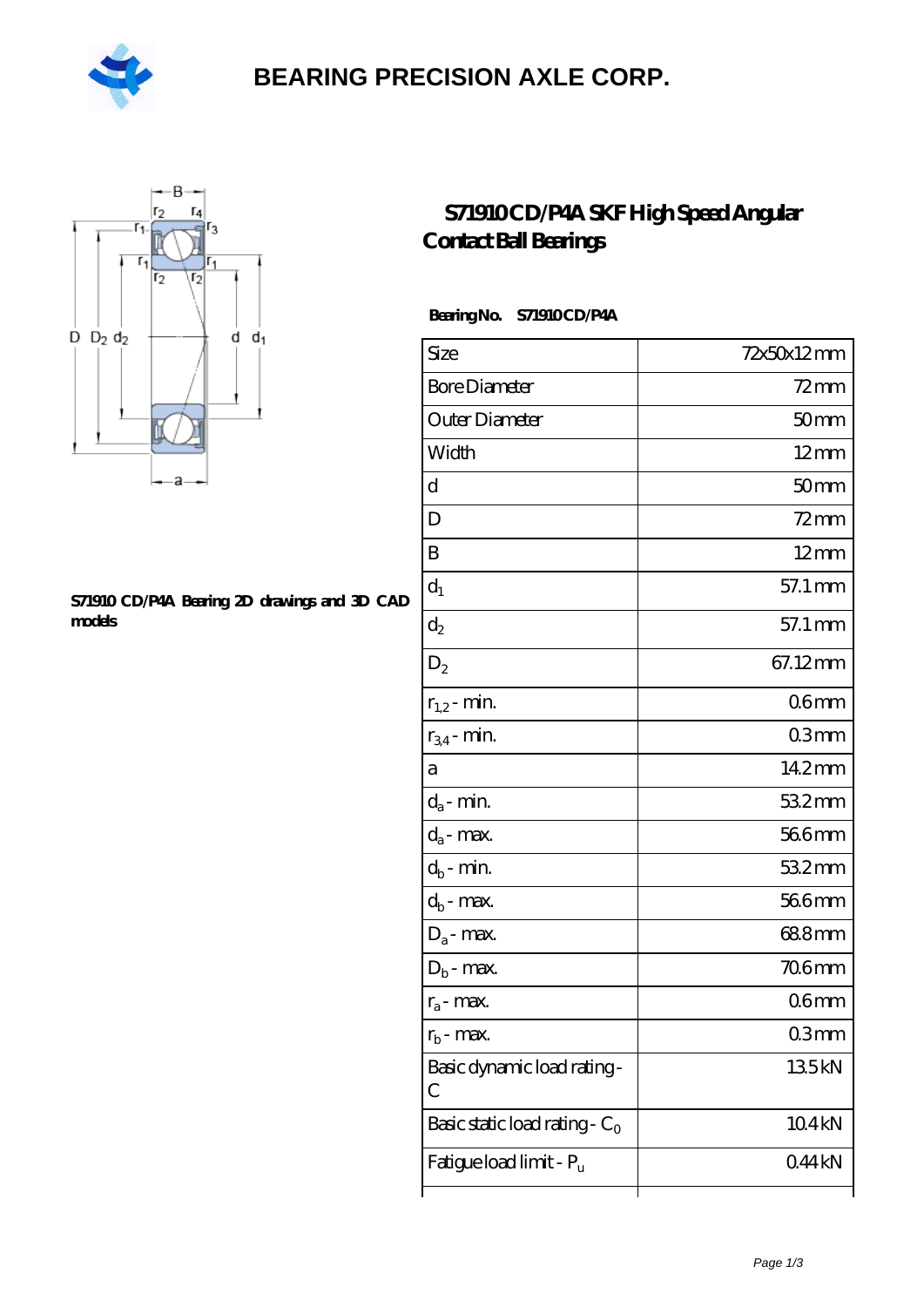

# **[BEARING PRECISION AXLE CORP.](https://m.hilalanaokulu.com)**

| Limiting speed for grease<br>lubrication | 17000r/min       |
|------------------------------------------|------------------|
| Ball - $D_w$                             | $635$ mm         |
| $Ball - z$                               | 25               |
| Calculation factor - f <sub>o</sub>      | 107              |
| Preload class $A - G_A$                  | 50N              |
| Preload class $B - G_B$                  | 100N             |
| Preload class C - $G_C$                  | 200N             |
| Preload class $D - G_D$                  | 400N             |
| Calculation factor - f                   | 1.13             |
| Calculation factor - f                   | T                |
| Calculation factor - $f_{2A}$            | 1                |
| Calculation factor - $f_{2B}$            | 1.04             |
| Calculation factor - $f_{\chi}$          | 1.09             |
| Calculation factor - $f_{2D}$            | 1.15             |
| Calculation factor - f <sub>HC</sub>     | 1                |
| Preload class A                          | 43N/micron       |
| Preload class B                          | 57N/micron       |
| Preload class C                          | 78N/micron       |
| Preload class D                          | 110N/micron      |
| $d_1$                                    | 57.1 mm          |
| $\mathrm{d}_2$                           | 57.1 mm          |
| $D_2$                                    | 67.12mm          |
| $r_{1,2}$ min.                           | 06 <sub>mm</sub> |
| $r_{34}$ min.                            | 03mm             |
| $d_a$ min.                               | $532$ mm         |
| $d_a$ max.                               | 566mm            |
| $d_b$ min.                               | 532mm            |
| $d_h$ max.                               | 566mm            |
| $D_a$ max.                               | 688mm            |
| $D_{\rm b}$ max.                         | 706mm            |